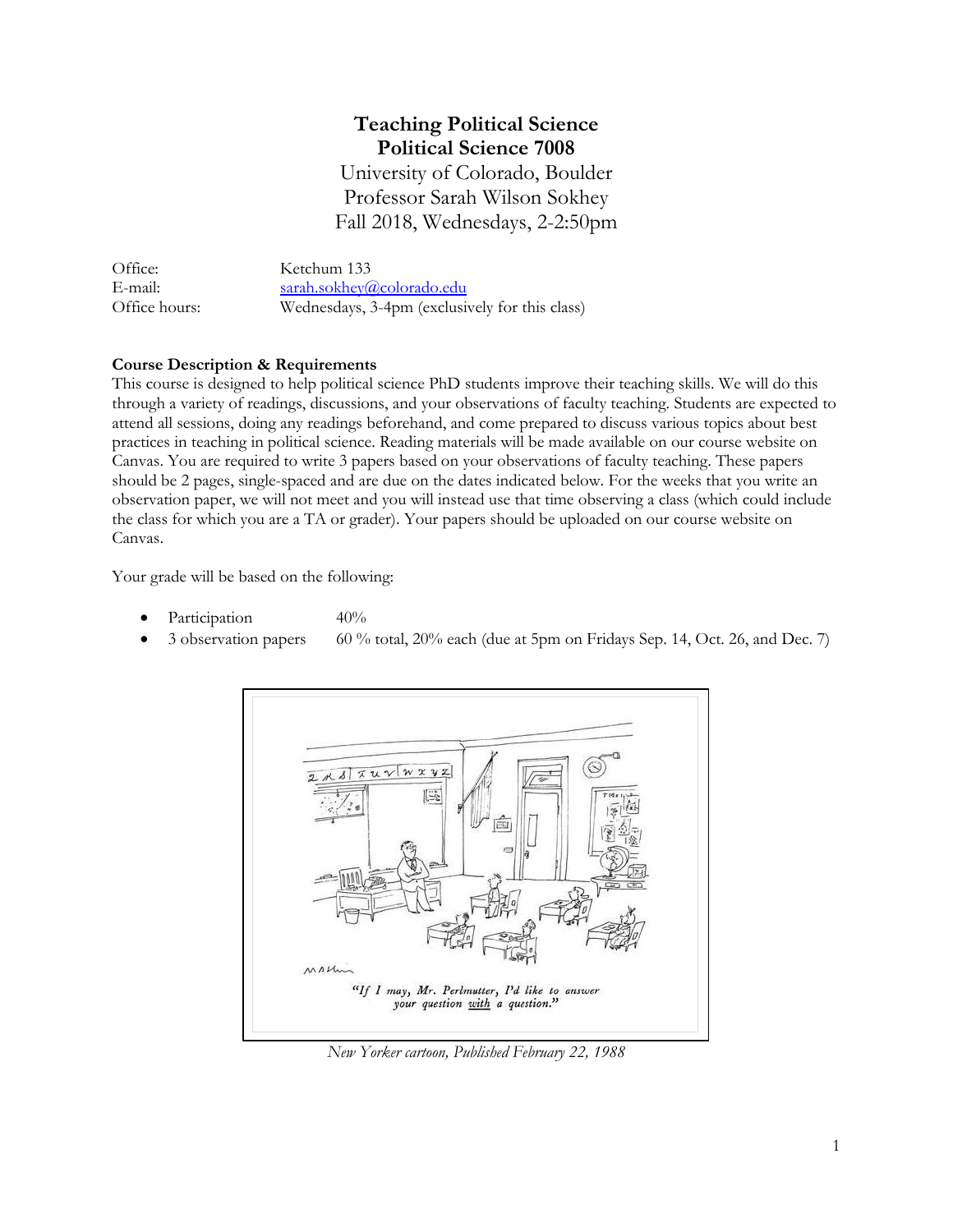**Plagiarism**: Don't do it. If I find you have plagiarized, you will fail the course and I will follow University procedures to pursue academic sanctions. At the graduate level, the reputational costs of plagiarizing are very high; it's not worth it. More generally, you should take seriously the task of correctly citing works you have referenced. If you have any questions about what constitute plagiarism or proper citation, please ask.

**Accommodations for Disabilities:** If you qualify for accommodations because of a disability, please submit your accommodation letter from Disability Services to your faculty member in a timely manner so that your needs can be addressed. Disability Services determines accommodations based on documented disabilities in the academic environment. Information on requesting accommodations is located on the [Disability Services](http://www.colorado.edu/disabilityservices/students)  [website.](http://www.colorado.edu/disabilityservices/students) Contact Disability Services at 303-492-8671 or [dsinfo@colorado.edu](mailto:dsinfo@colorado.edu) for further assistance. If you have a temporary medical condition or injury, se[e Temporary Medical Conditions](http://www.colorado.edu/disabilityservices/students/temporary-medical-conditions) under the Students tab on the Disability Services website.

**Classroom Behavior:** Students and faculty each have responsibility for maintaining an appropriate learning environment. Those who fail to adhere to such behavioral standards may be subject to discipline. Professional courtesy and sensitivity are especially important with respect to individuals and topics dealing with race, color, national origin, sex, pregnancy, age, disability, creed, religion, sexual orientation, gender identity, gender expression, veteran status, political affiliation or political philosophy. Class rosters are provided to the instructor with the student's legal name. I will gladly honor your request to address you by an alternate name or gender pronoun. Please advise me of this preference early in the semester so that I may make appropriate changes to my records. For more information, see the policies on [classroom behavior](http://www.colorado.edu/policies/student-classroom-and-course-related-behavior) and th[e Student Code](http://www.colorado.edu/osccr/)  [of Conduct.](http://www.colorado.edu/osccr/)

**Honor Code:** All students enrolled in a University of Colorado Boulder course are responsible for knowing and adhering to the Honor Code. Violations of the policy may include: plagiarism, cheating, fabrication, lying, bribery, threat, unauthorized access to academic materials, clicker fraud, submitting the same or similar work in more than one course without permission from all course instructors involved, and aiding academic dishonesty. All incidents of academic misconduct will be reported to the Honor Code [\(honor@colorado.edu\)](mailto:honor@colorado.edu); 303-492-5550). Students who are found responsible for violating the academic integrity policy will be subject to nonacademic sanctions from the Honor Code as well as academic sanctions from the faculty member. Additional information regarding the Honor Code academic integrity policy can be found at the [Honor Code Office website.](https://www.colorado.edu/osccr/honor-code)

**Sexual Misconduct, Discrimination, Harassment and/or Related Retaliation:** The University of Colorado Boulder (CU Boulder) is committed to fostering a positive and welcoming learning, working, and living environment. CU Boulder will not tolerate acts of sexual misconduct (including sexual assault, exploitation, harassment, dating or domestic violence, and stalking), discrimination, and harassment by members of our community. Individuals who believe they have been subject to misconduct or retaliatory actions for reporting a concern should contact the Office of Institutional Equity and Compliance (OIEC) at 303-492-2127 or cureport@colorado.edu. Information about the OIEC, university policies, [anonymous](https://cuboulder.qualtrics.com/jfe/form/SV_0PnqVK4kkIJIZnf)  [reporting,](https://cuboulder.qualtrics.com/jfe/form/SV_0PnqVK4kkIJIZnf) and the campus resources can be found on the [OIEC website.](http://www.colorado.edu/institutionalequity/)

Please know that faculty and instructors have a responsibility to inform OIEC when made aware of incidents of sexual misconduct, discrimination, harassment and/or related retaliation, to ensure that individuals impacted receive information about options for reporting and support resources.

**Religious Holidays:** Campus policy regarding religious observances requires that faculty make every effort to deal reasonably and fairly with all students who, because of religious obligations, have conflicts with scheduled exams, assignments or required attendance. In this class, I request a one-week notice before for any accommodation for religious observances, but I will do my best to honor your request whenever you make it. See the [campus policy regarding religious observances](http://www.colorado.edu/policies/observance-religious-holidays-and-absences-classes-andor-exams) for full details.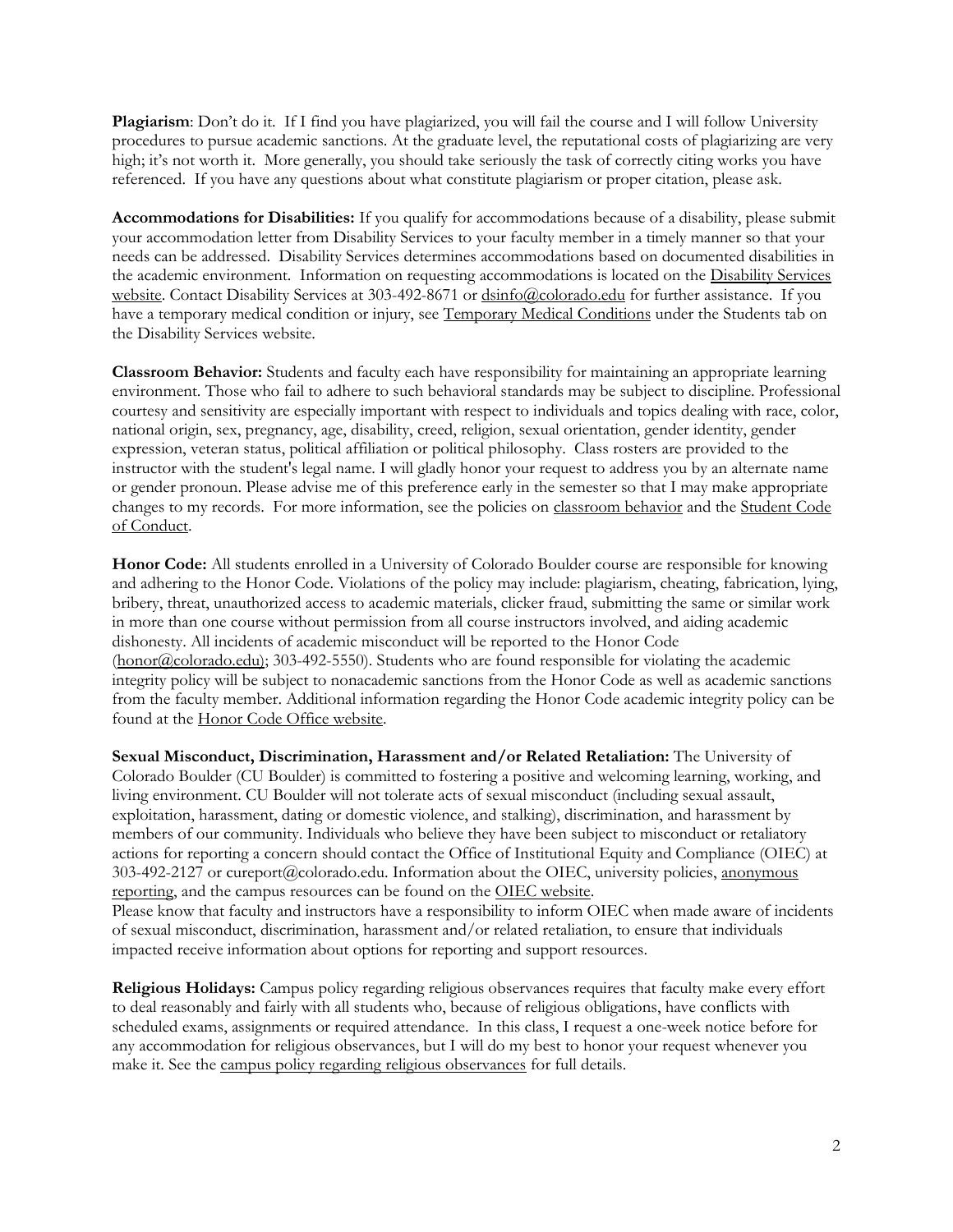# **Some Teaching Resources Online**

<https://www.apsanet.org/programs/teaching-in-political-science>

<https://www.apsanet.org/programs/teaching/websites>

<https://www.apsanet.org/programs/teaching/simulations>

<https://www.apsanet.org/TEACHING/Syllabi-in-Political-Science/Online-Syllabi-Collections>

Designing a Syllabus Session for Faculty Teaching Excellence Program (FTEP) at CU, August 14, 2018, Sarah Wilson Sokhey[, http://bit.ly/FTEPSyllabus](http://bit.ly/FTEPSyllabus) (includes PowerPoint presentation and other possibly useful materials related to designing a syllabus)

University of Colorado, Syllabus Resources

- Syllabus Template: [https://www.colorado.edu/accessibility/resources/universally-designed-syllabus](https://www.colorado.edu/accessibility/resources/universally-designed-syllabus-materials)[materials](https://www.colorado.edu/accessibility/resources/universally-designed-syllabus-materials)
- Required Syllabus Statements: [https://www.colorado.edu/academicaffairs/policies-customs](https://www.colorado.edu/academicaffairs/policies-customs-guidelines/required-syllabus-statements)[guidelines/required-syllabus-statements](https://www.colorado.edu/academicaffairs/policies-customs-guidelines/required-syllabus-statements)
- Accessibility Information: [https://www.colorado.edu/accessibility/resources/universally-designed](https://www.colorado.edu/accessibility/resources/universally-designed-syllabus-materials)[syllabus-materials](https://www.colorado.edu/accessibility/resources/universally-designed-syllabus-materials)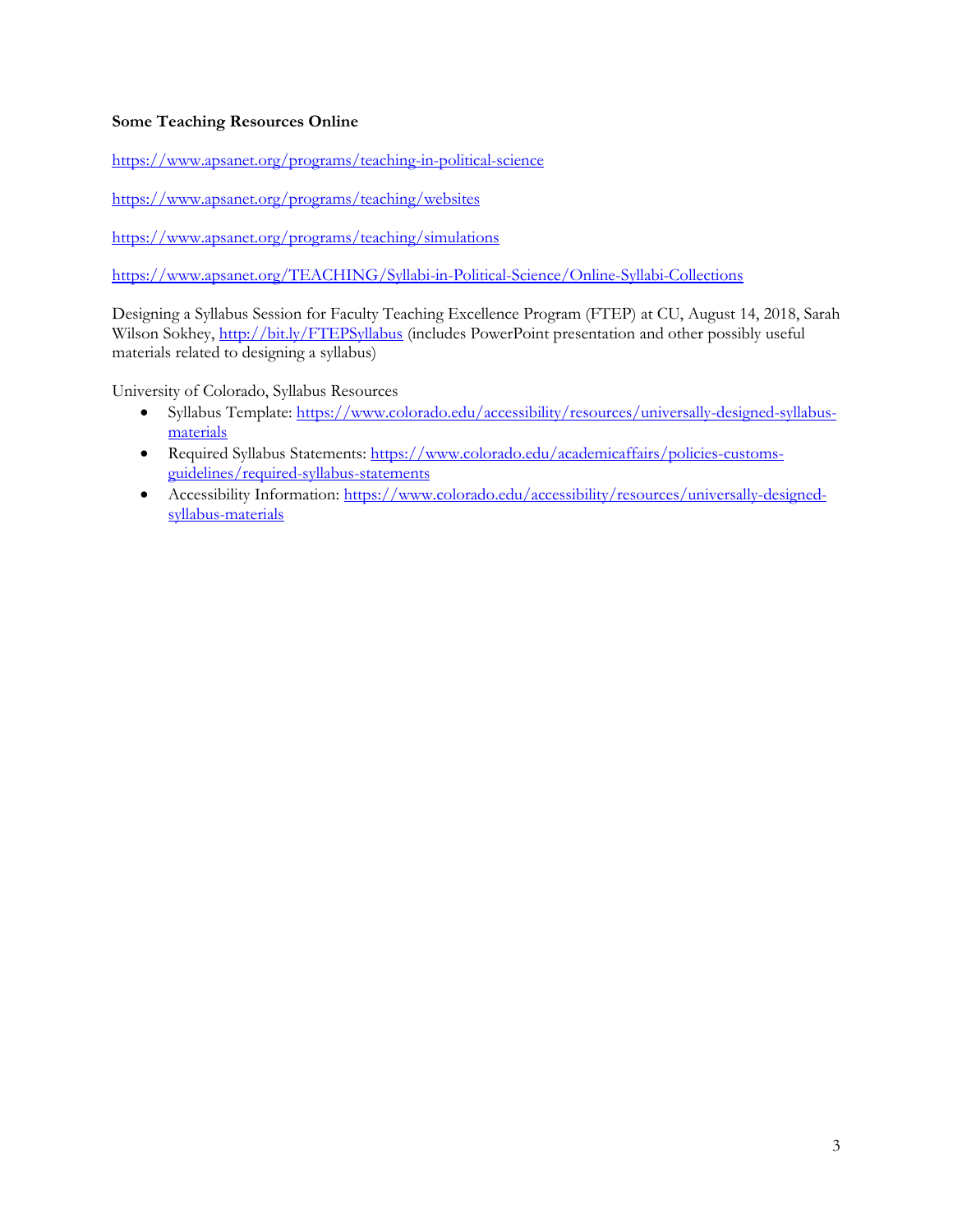# **Course Plan**

Readings will be posted on our course website available at [https://canvas.colorado.edu](https://canvas.colorado.edu/)

# **Week 1: Introductions & Overview (Wednesday, August 29)**

*What are your goals for teaching? What do you hope to get out of this class?*

Lawrence Baum. 2002. "Enthusiasm in Teaching," *PS: Political Science & Politics*, Vol. 35, Issue 1 (March), pp. 87-90.

## **Engaging Students & Communicating Well**

## **Week 2: It's Us, Not Them (Wednesday, September 5)**

Arthur Lupia. 2016. *Uninformed: Why People Know So Little About Politics and What You Can Do About It*, Oxford University Press.

- Chapter 6: Lost in the Woods
- Chapter 7: Attracting Attention
- Check out Figure 2.1 (page 15) and Table 13.1 (pages 182-183)

Optional: Consider watching: "How to Compete [with Fake News and Cat Videos: Political Persuasion in the](https://www.youtube.com/watch?v=UEwYtLksa_U)  [Internet Era,"](https://www.youtube.com/watch?v=UEwYtLksa_U) Presentation by Arthur Lupia at ICSPR Summer Program in Quantitative Methods of Social Science Research, July 2017.

## **Week 3: No Class - Observation week (Wednesday, September 12)**

## **DUE: Observation Paper #1 (due Friday, September 14th at 5pm, upload on Canvas website)**

#### **Week 4: Designing a Syllabus (September 19)**

Read the following:

- PowerPoint presentation "Designing a Syllabus" (Sarah Wilson Sokhey)
- Sample syllabus for PSCI 2012 (Sarah Wilson Sokhey)
- University of Colorado's Accessibility Checklist
- University of Colorado's examples of accessible and inaccessible syllabi

Optional: If you would like to get feedback on a syllabus, you may email it to me and/or circulate your syllabus to the class.

#### **Week 5: Motivation (Wednesday, September 26)**

Susan Ambrose et al. 2010. "Motivation and Student Learning" in *Foundations for Student Learning*, pp. 56-62, read "Theories of Motivation" section and Table 3.1.

See also (if useful): Susan A. Ambrose, Michale W. Birdges, Michele DiPietro, Marsha C. Lovett, Marie K. Norma, and Richard E. Mayer, *How Learning Works: Seven Research-Based Principle for Smart Teaching*, Wiley, 2010.

Robert Trudeau. 2005. "Get Them to Read, Get Them to Talk: Using Discussion Forums to Enhance Student Learning," *Journal of Political Science Education*, 1:3, pp. 289-322.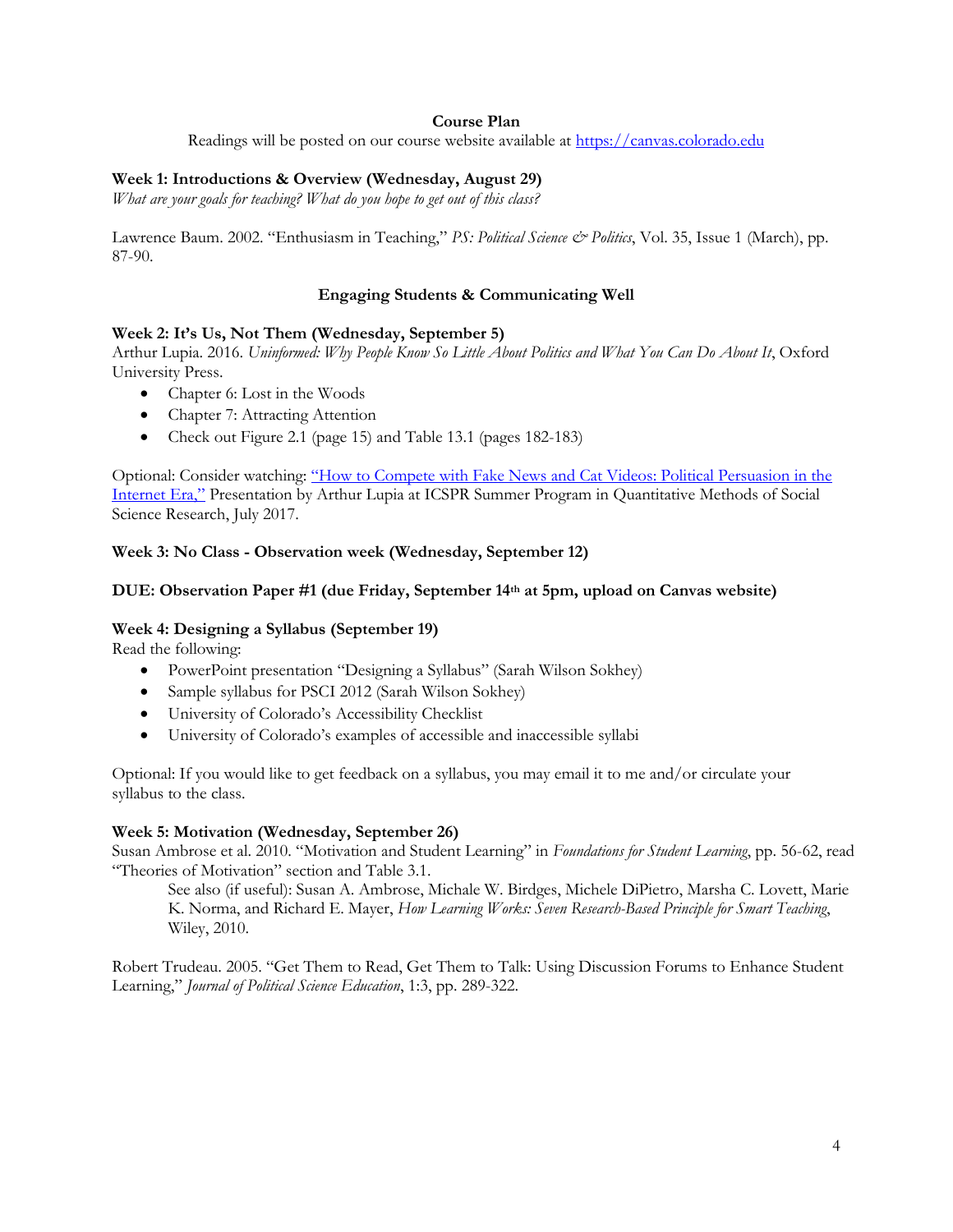# **Week 6: Credibility (Wednesday, October 3)**

Jason J. Teven, "Translating Research into Instructional Practice: Instructor Credibility"

See also (if useful): Jason J. Teven. 2007. "Teacher Caring and Classroom Behavior: Relationships with Student Affect and Perceptions of Teacher Competence and Trustworthiness," *Communication Quarterly*, 55:4, pp.433-450.

Arthur Lupia. 2016. *Uninformed: Why People Know So Little About Politics and What You Can Do About It*, Oxford University Press, Chapter 8 (Building Source Credibility)

Daniel Drezner, ["Teaching political science in the age of Trump,"](https://www.washingtonpost.com/news/posteverything/wp/2018/04/05/teaching-political-science-in-the-age-of-trump/?noredirect=on&utm_term=.c1fb8cd4cb2c) *Washington Post*, PostEverything blog, April 5, 2018.

#### **Learning**

#### **Week 7: Learning Models (Wednesday, October 10)**

Richard Felder and Rebecca Brent. 2005. "Understanding Student Differences," *Journal of Engineering Education*, 94:1, pp. 57-72.

#### **Week 8: Emotions & Learning (Wednesday, October 17)**

Anne Frenzel, Reinhard Pekrun and Thomas Goetz. 2007. "Perceived learning environment and students' emotional experiences: A multilevel analysis of mathematics classrooms," *Learning and Instruction*, 17, pp. 478- 493.

#### **Week 9: Tips & Tricks for Trying New Things (Wednesday, October 24) \*Time & Location to be determined; this will be open to the department**

*No required reading. This week we will cover several new things to try in the classroom: Discussion (in small groups & the Puzzle Model), Mini-Simulations, and Current Events Coverage. All Ph.D. students and faculty in Political Science will be invited to attend this week.* 

#### **DUE: Observation Paper #2 (due by Friday, October 26 at 5pm, upload on Canvas website)**

#### **Critical Thinking**

#### **Week 10: Critical Thinking in Political Science (Wednesday, October 31)**

Jonathan Olsen, and Anne Statham. 2005. "Critical Thinking in Political Science: Evidence from the Introductory Comparative Politics Course," *Journal of Political Science Education*, 1:3, pp. 323-344.

#### **Week 11: Writing & Critical Thinking (Wednesday, November 7)**

Gamze Çavdar and Sue Doe. 2012. "Learning through Writing: Teaching Critical Thinking Skills in Writing Assignments," *PS: Political Science & Politics*.

#### **Week 12: Critical Thinking Assignments (Wednesday, November 14)**

Jennifer Fitzgerald and Vanessa A. Baird. 2011. "Taking a Step Back: Teaching Critical Thinking by Distinguishing Appropriate Types of Evidence," *PS: Political Science & Politics.*

#### **Week 13 (Fall Break – No Class)**